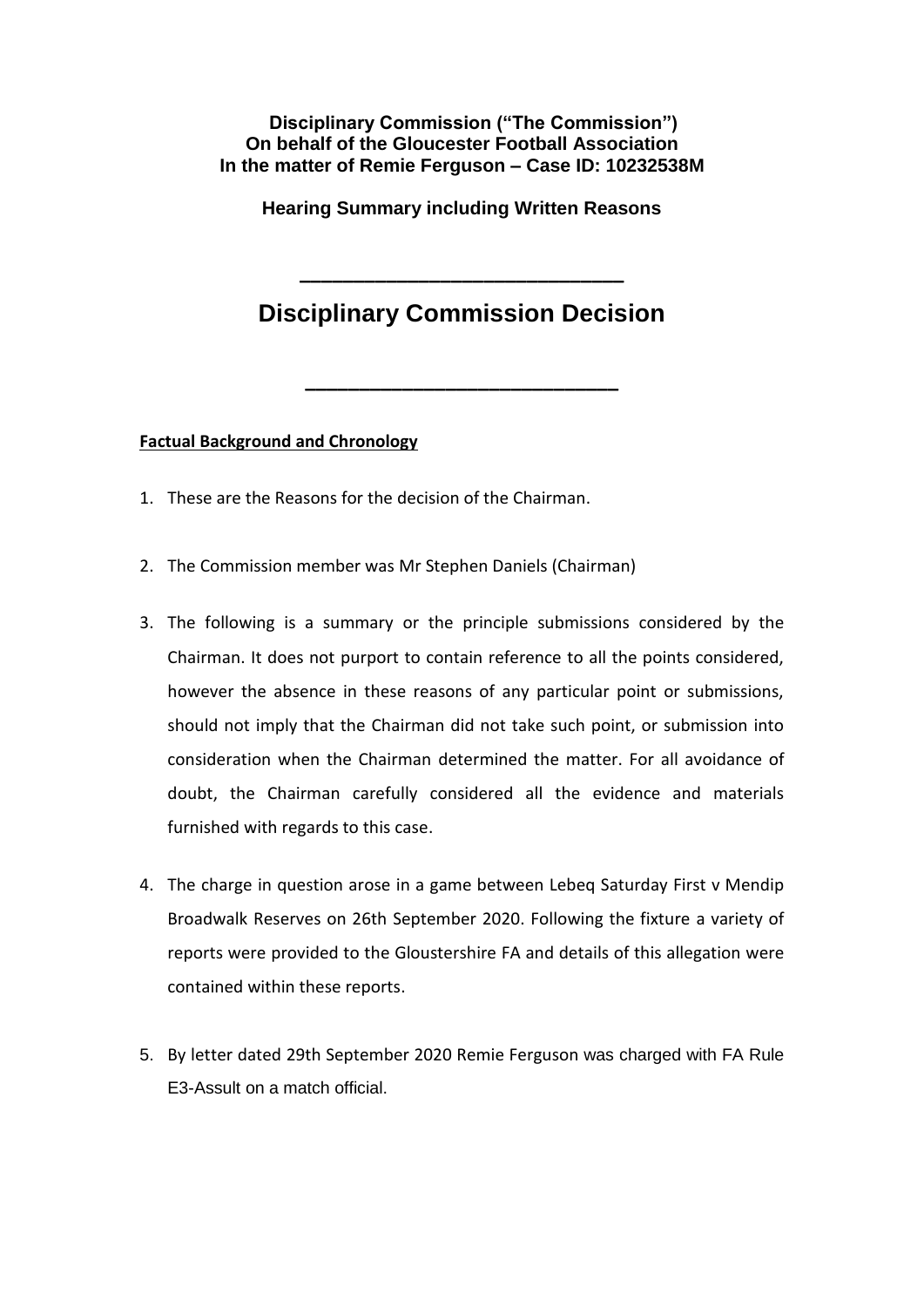- 6. Alternate charge of, improper conduct E3- Improper conduct against a match Official (Including physical contact and threatening and/or abusive language/behaviour
- 7. Remie Ferguson denied the charge.

## **The Evidence**

8. The Chairman had before him the following items of evidence:

(i) It was alleged that Remie Ferguson was charged with FA Rule E3- Assault on a match Referee.

(ii)An alternative of Improper conduct E3- Improper conduct against a match Official (Including physical contact and threatening and/or abusive language/behaviour

 Kevin Rawlings the match referee stated that the player Remie Ferguson made head to head contact with him, before throwing him to the ground. The referee then abandoned the game. All this took place after Remie Ferguson was given a red card by the referee. The referee then stated that the player who was very aggressive at this stage has he turned away from the player to put some distance between himself and the player he grabbed the referee by his right shoulder and pulled him back. The referee then stated that he ripped his shirt and then he suddenly went on the floor where he finished up on his back. The referee received no injury but was very shook up. It was at this point that I abandoned the match. The Mendip manager came over to me to make sure I was ok, also the Lebeq goalkeeper came up to him to apologise for what had happened.

9. Remie Ferguson stated the keeper had saved a penalty and all my team celebrated as I was running back to the half way line one of the opposing players laughed at me when the penalty was awarded so as I ran past him I said "Ha Ha to him" The referee heard this and said to me "you can't say Ha Ha, I'll give you Ha Ha when the ball went goes out of play. When the ball went out of play the referee booked me for unsporting behaviour because all I did was celebrate the other team missing a penalty like all my team did. The referee told me he did not care about that. I felt it made it personal, he then kept going on he's going to get me off the pitch. I asked him for what reason, I also said you cannot do that and what was the booking for. I kept saying why ref explain why this lasted a few seconds, our captain then came over to speak to the ref and the ref told him to go away, with that he gave me a red card and told me to get off the pitch. Has he gave me the red card he turned to walk away I put my hand on his shoulder and I assume with the shock of me touching him he fell to one knee so I could not